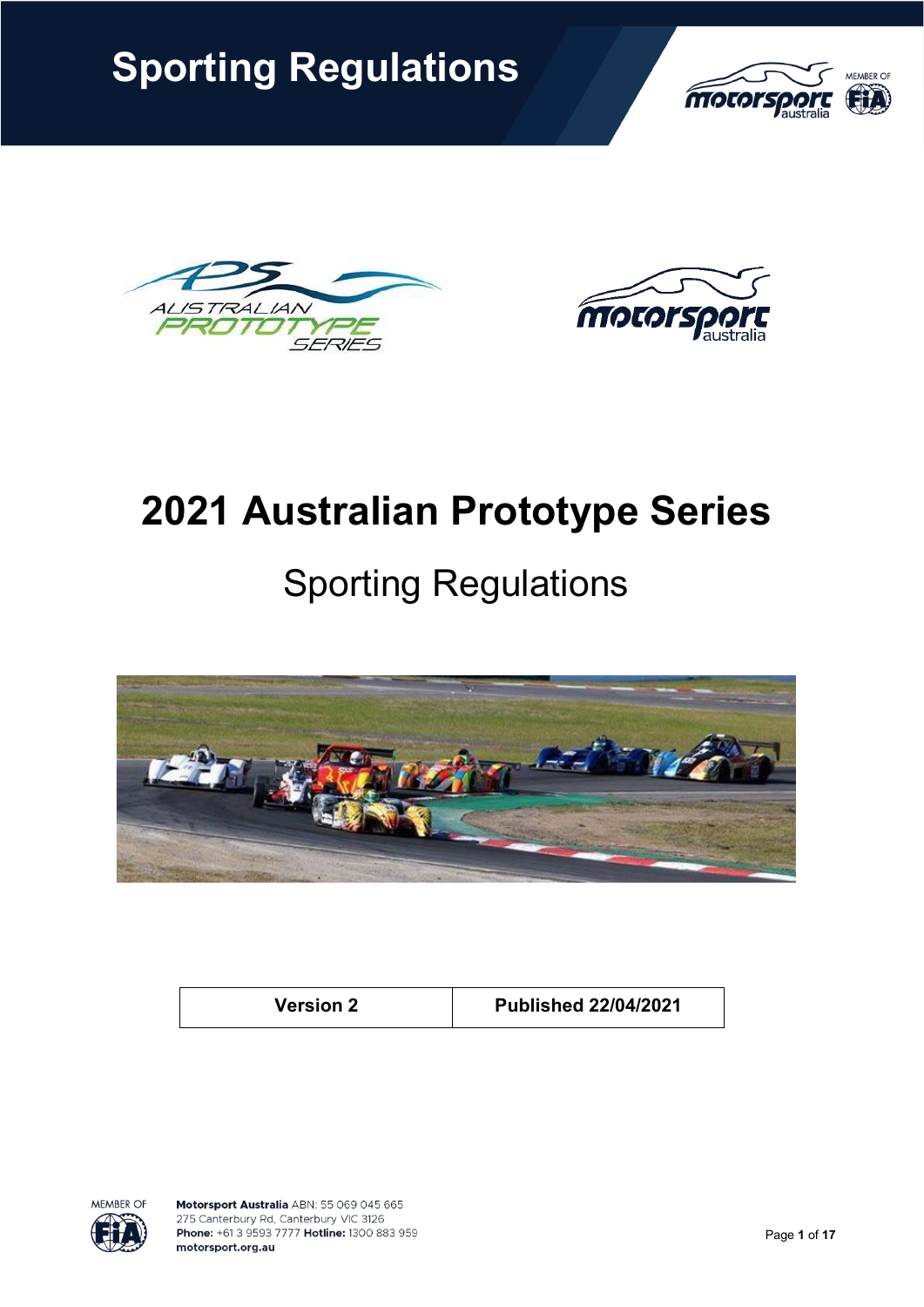

## 2021 Australian Prototype Series **Sporting Regulations**

A capitalised and italicised word in this document is defined in the National Competition Rules (NCR) or the Technical Appendix, Definitions-Technical.

Any HEADING is for reference only and has no regulatory effect.

## **CONTENTS**

<span id="page-1-0"></span>

| S1             |                   |  |  |  |  |  |  |  |
|----------------|-------------------|--|--|--|--|--|--|--|
|                | S1.1              |  |  |  |  |  |  |  |
|                | S1.2              |  |  |  |  |  |  |  |
| S <sub>2</sub> |                   |  |  |  |  |  |  |  |
|                |                   |  |  |  |  |  |  |  |
| S3             |                   |  |  |  |  |  |  |  |
| S4             |                   |  |  |  |  |  |  |  |
|                | S4.1              |  |  |  |  |  |  |  |
|                | S4.2              |  |  |  |  |  |  |  |
| S5             |                   |  |  |  |  |  |  |  |
|                | S5.1              |  |  |  |  |  |  |  |
| S6             |                   |  |  |  |  |  |  |  |
| S7             |                   |  |  |  |  |  |  |  |
| S8             |                   |  |  |  |  |  |  |  |
|                | S8.1              |  |  |  |  |  |  |  |
|                | S8.2              |  |  |  |  |  |  |  |
| S9             |                   |  |  |  |  |  |  |  |
| <b>S10</b>     |                   |  |  |  |  |  |  |  |
| <b>S11</b>     |                   |  |  |  |  |  |  |  |
|                | S11.1             |  |  |  |  |  |  |  |
|                | S11.2             |  |  |  |  |  |  |  |
|                | S <sub>11.3</sub> |  |  |  |  |  |  |  |
| <b>S12</b>     |                   |  |  |  |  |  |  |  |
|                | S <sub>12.1</sub> |  |  |  |  |  |  |  |
|                | S12.2             |  |  |  |  |  |  |  |
|                | S <sub>12.3</sub> |  |  |  |  |  |  |  |
|                | S12.4             |  |  |  |  |  |  |  |
|                | S12.5             |  |  |  |  |  |  |  |
|                | S <sub>12.6</sub> |  |  |  |  |  |  |  |
| <b>S13</b>     |                   |  |  |  |  |  |  |  |
| <b>S14</b>     |                   |  |  |  |  |  |  |  |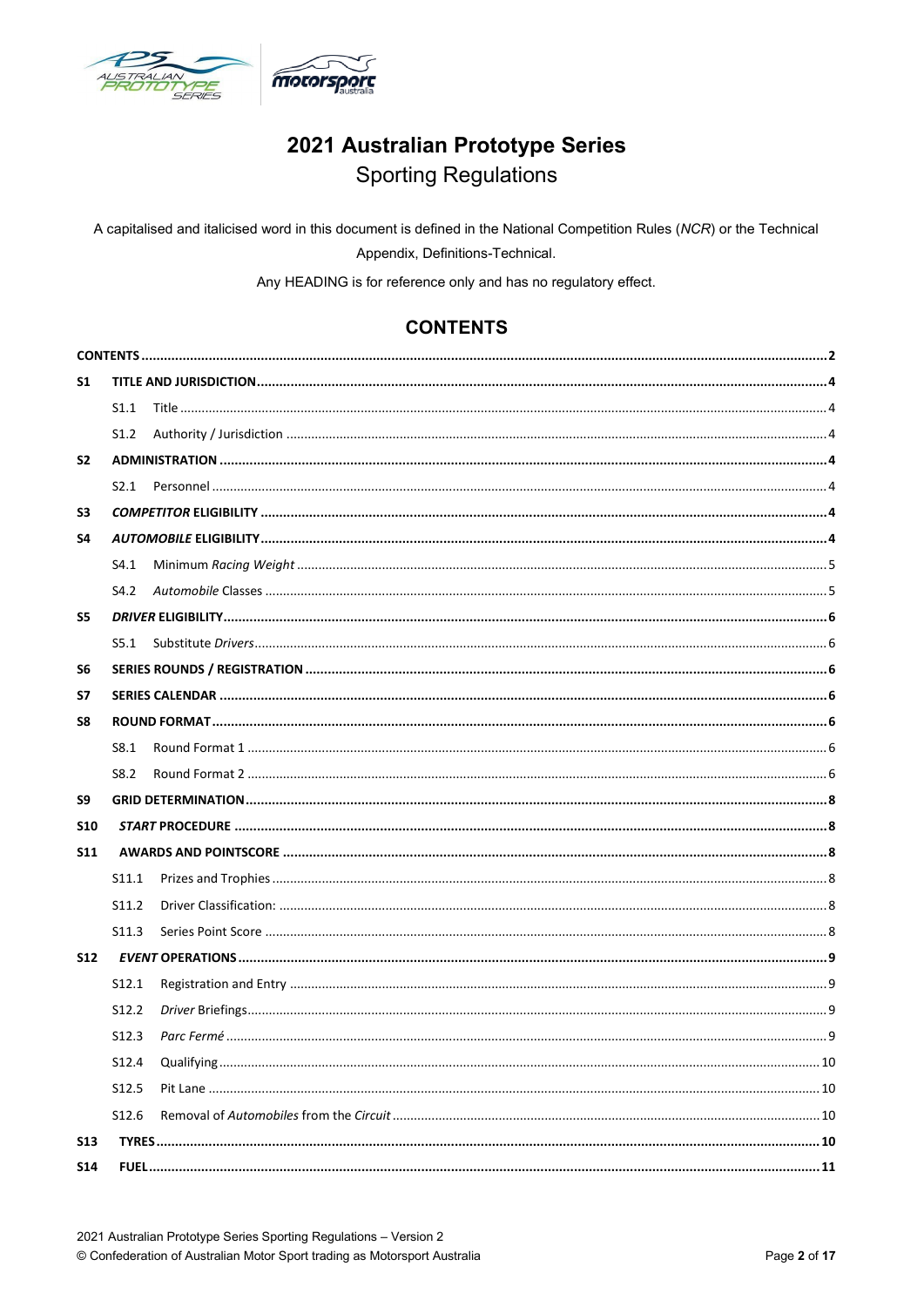

| <b>S15</b>      |  |  |  |  |  |
|-----------------|--|--|--|--|--|
| S <sub>16</sub> |  |  |  |  |  |
| <b>S17</b>      |  |  |  |  |  |
| <b>S18</b>      |  |  |  |  |  |
| <b>S19</b>      |  |  |  |  |  |
| <b>S20</b>      |  |  |  |  |  |
| <b>S21</b>      |  |  |  |  |  |
| <b>S22</b>      |  |  |  |  |  |
| <b>S23</b>      |  |  |  |  |  |
| <b>S24</b>      |  |  |  |  |  |
|                 |  |  |  |  |  |
|                 |  |  |  |  |  |
|                 |  |  |  |  |  |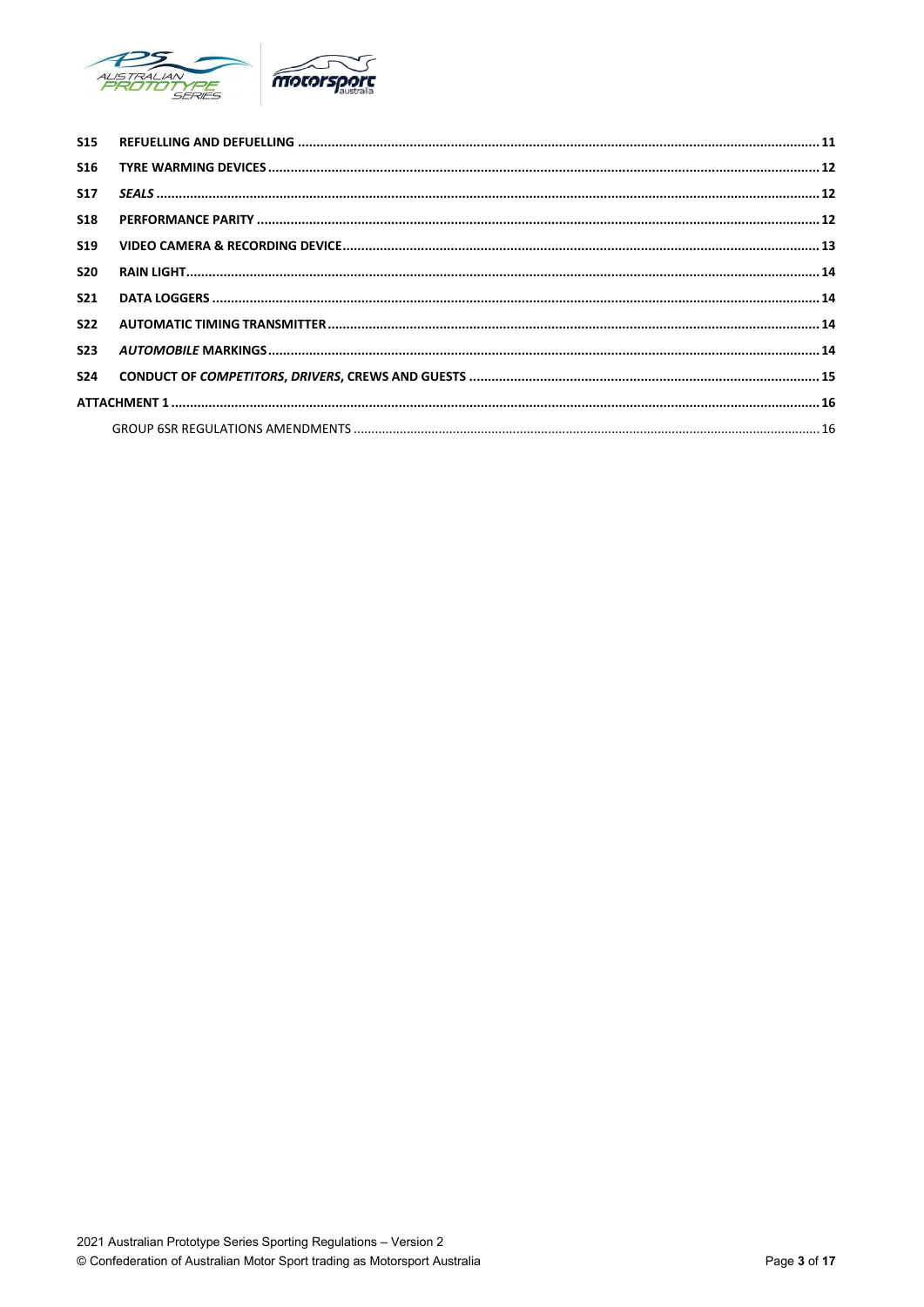

# **2020 Australian Prototype Series**

## Sporting Regulations

## <span id="page-3-2"></span><span id="page-3-1"></span><span id="page-3-0"></span>**S1 TITLE AND JURISDICTION**

#### **S1.1 Title**

This Series will only be known as and referred to as the "2021 Australian Prototype Series" (Series).

#### **S1.2 Authority / Jurisdiction**

- (a) Each *Event* in the Series will be held under the FIA International Sporting Code including Appendices; the National Competition Rules (*NCR*) and Circuit Race Standing Regulations (CRSR) of *Motorsport Australia*; the Sporting Regulations issued for this Series by *Motorsport Australia*; the Technical Regulations as published by *Motorsport Australia*; *Supplementary Regulations* issued by the *Organiser* foreach *Event*; any Bulletin issued by the Stewards; and any Driver Briefing Notes and instructions issued by the Clerk of the Course at an *Event*.
- (b) This Series has been sanctioned by *Motorsport Australia* as an Authorised Series.
- (c) Prototype Racing Pty Ltd has been appointed as the Category Manager (CM) by *Motorsport Australia* for this Series.

**Contact Details:**

Prototype Racing Pty Ltd Paul Trengove (Chief Executive Officer) Tel: 0417 853 857 Charise Bristow (Category Administrator) Tel: 0416 562 209 Email: [ausprototypeseries@outlook.com](mailto:ausprototypeseries@outlook.com)

### <span id="page-3-4"></span><span id="page-3-3"></span>**S2 ADMINISTRATION**

#### **S2.1 Personnel**

- (a) The following personnel have been appointed to the Series by *Motorsport Australia* and/or the CM and have the authority to administer the various aspects of these regulations as detailed in the CRSR.
	- (i) Category Administrator (CA) Charise Bristow

## <span id="page-3-5"></span>**S3** *COMPETITOR* **ELIGIBILITY**

To be eligible to compete in the Series, each *Competitor* must hold a current Motorsport Australia Competitor's Licence, be registered with the CM and have paid all fees required by the CM.

## <span id="page-3-6"></span>**S4** *AUTOMOBILE* **ELIGIBILITY**

Each *Automobile* must comply with the provisions of Article S4(a), (b), (c) or (d) below and the current BoP Sheet to be eligible to compete in the Series.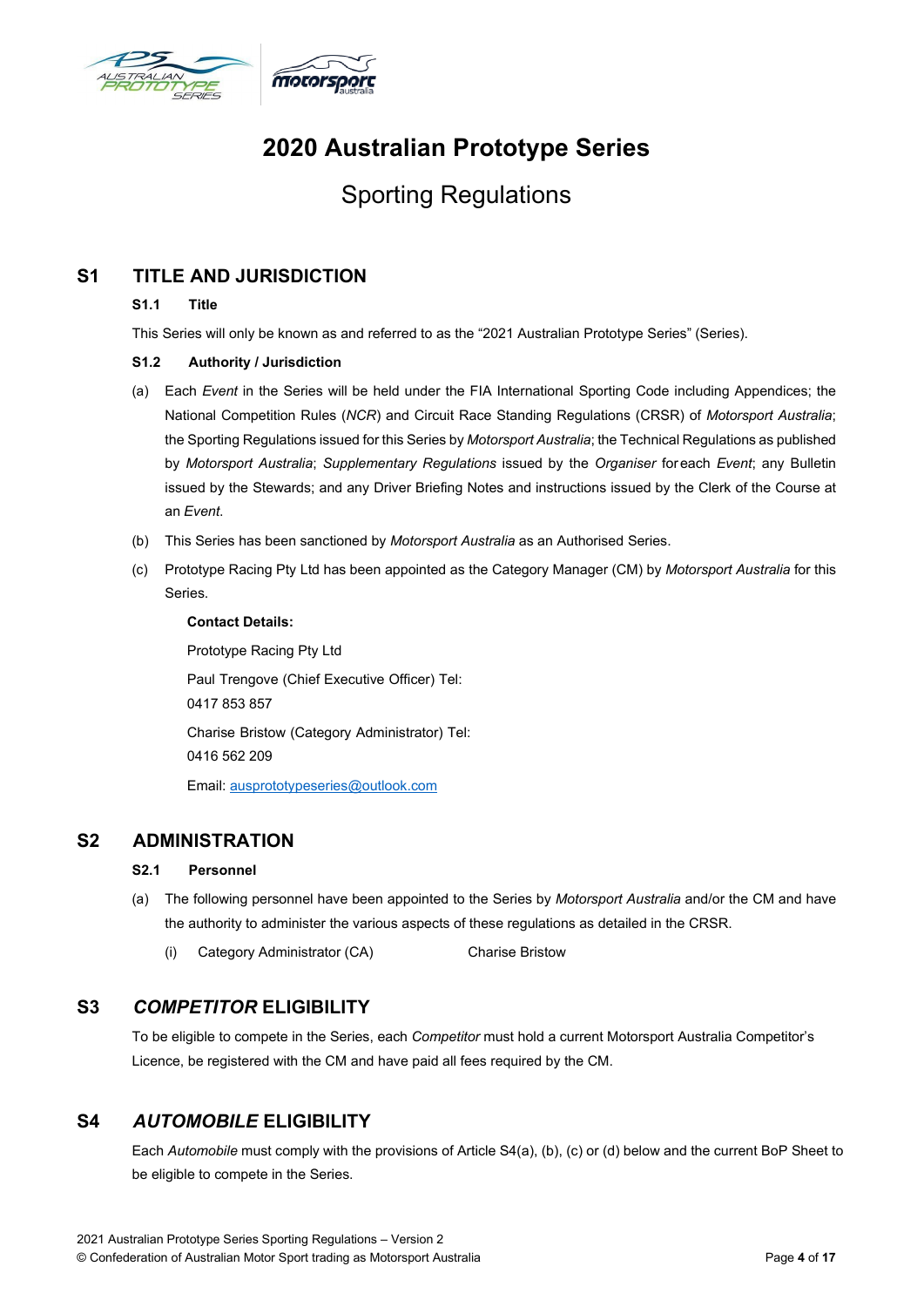

- (a) An *Automobile* complying with the provisions of the Specifications of Automobiles for Group 2C Supersports as detailed in the *Motorsport Australia Manual* with the following restrictions:
	- (i) The *Automobile* must be fitted with full width bodywork with integral front mudguards as approved by the CM.
	- (ii) If fitted with an engine derived from a production motorcycle the maximum engine capacity is 1520 cc
	- (iii) If fitted with an engine derived from a production automobile the maximum engine capacity is 1630 cc
- (b) An *Automobile* complying with the provisions of the Specifications of Automobiles for Group 6SR Sports Racer as detailed in the *Motorsport Australia Manual* and the amendments permitted in Attachment 1.
- (c) An *Automobile* complying with the provisions of the FIA Technical Regulations, Appendix J, Article 259 for Group CN and the following:
	- (i) Each *Automobile* must be issued with a Motorsport Australia log book for Group 2PCN.
	- (ii) Each *Automobile* must comply with the specification of the issued homologation documentation.
	- (iii) The *Competitor* must supply a copy of the original homologation documentation for each of their *Automobiles* to the CM or the Chief Scrutineer at any time on request.
	- (iv) The maximum engine capacity is 2000 cc
- (d) An *Automobile* complying with the provisions of the Specifications of Automobiles for Group 2A Sports Cars Open and Closed as detailed in the *Motorsport Australia Manual* with the following restrictions:
	- (i) The *Automobile* must be a prototype sports car and not based on a production road vehicle.
	- (ii) The *Automobile* must be fitted with full width bodywork with integral front mudguards as approved by the CM.
	- (iii) Unless otherwise accepted by the CM, the maximum engine capacity is 2000 cc.
	- (iv) For any Radical SR8 *Automobil*e the following will apply:
		- (A) The *Automobile* must be fitted with OEM bodywork as approved by the CM.
		- (B) The *Automobile* must be fitted with a Radical V8 engine.
		- (C) Maximum engine capacity is 3000 cc.
- (e) An *Automobile* complying with the provisions of the Specifications of Automobiles for any Group of *Automobiles* complying with *FIA* regulations and/or *Motorsport Australia* regulations, and found acceptable by the CM.

#### <span id="page-4-0"></span>**S4.1 Minimum** *Racing Weight*

Each *Automobile* must comply with the minimum *Racing Weight* specified in the current BoP Sheet.

#### <span id="page-4-1"></span>**S4.2** *Automobile* **Classes**

- (a) There shall be 3 classes for eligible *Automobiles* within the Series as follows:
	- (i) **Class 1:** For each *Automobile* complying with:
		- (A) Article S4(b) Group 6SR
		- (B) Article S4(c) Group 2PCN
		- (C) Article S4(d) Group 2A (including Radical SR8)
	- (ii) **Class 2:** For each *Automobile* complying with Article S4(a) Group 2C (including Radical SR3)
	- (iii) **Class 3:** For any *Automobile* as invited by the CM and approved by *Motorsport Australia*.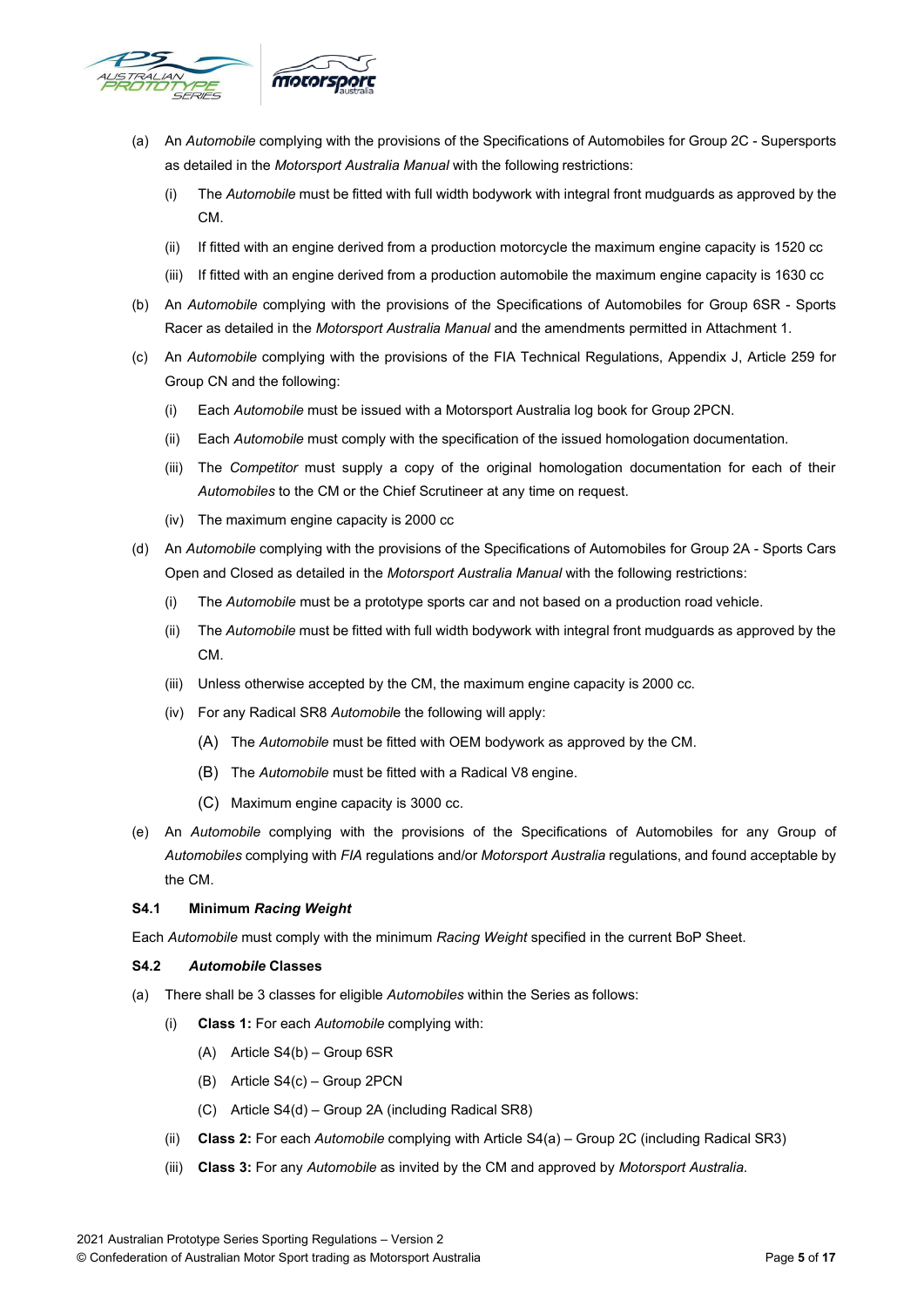

#### **S4.3 Replacement** *Automobiles*

Following the commencement of the first qualifying session of each round of the Series, any *Automobile* that has been entered to compete at that round may not be replaced with another *Automobile*, unless specifically authorised in writing by the CM.

### <span id="page-5-1"></span><span id="page-5-0"></span>**S5** *DRIVER* **ELIGIBILITY**

To be eligible to compete in the Series, each *Driver* must be a minimum of 16 years of age, hold a current Motorsport Australia Circuit Licence with Provisional endorsement or higher and have paid all fees required by the CM.

#### **S5.1 Substitute** *Drivers*

Prior to the commencement of the first qualifying session at each round of the Series, each *Competitor* may nominate a substitute *Driver* who may be permitted to compete in the remainder of the *Event* subject to the approval of the Stewards.

#### <span id="page-5-2"></span>**S6 SERIES ROUNDS / REGISTRATION**

The Series shall be conducted over 5 rounds as detailed in the Series Calendar below. Each race conducted as a part of the Series will count in determining the final results.

## <span id="page-5-3"></span>**S7 SERIES CALENDAR**

Round 1 – Sydney –  $30<sup>th</sup>$  April –  $2<sup>nd</sup>$  May Round  $2 -$  Winton  $-28$ <sup>th</sup> - 30<sup>th</sup> May Round  $3 -$  Sandown  $-17<sup>th</sup> - 19<sup>th</sup>$  September Round  $4$  – The Bend –  $15<sup>th</sup>$  –  $17<sup>th</sup>$  October

### <span id="page-5-5"></span><span id="page-5-4"></span>**S8 ROUND FORMAT**

The number, length and format of track sessions will ultimately be negotiated between the CM and the *Organiser* prior to a round of the Series and will be advised in the *Supplementary Regulations* issued for an *Event*.

#### **S8.1 Round Format 1**

- (a) Generally, the format for each round of the Series nominated as Round Format 1 will be as follows:
	- (i) Practice: 3 x 20-minute sessions.
	- (ii) Qualifying: 1 x 20-minute session.
	- (iii) Races: 2 races. 1 race of approx. 25 minutes duration and 1 race of approx. 35 minutes duration expressed as a number of laps as detailed in the *Supplementary Regulations* issued for each *Event*.

#### <span id="page-5-6"></span>**S8.2 Round Format 2**

- (a) Generally, the format for each round of the Series nominated as Round Format 2 will be as follows:
	- (i) Practice: 3 x 20-minute sessions.
	- (ii) Qualifying: 1 x 20-minute session.

2021 Australian Prototype Series Sporting Regulations – Version 2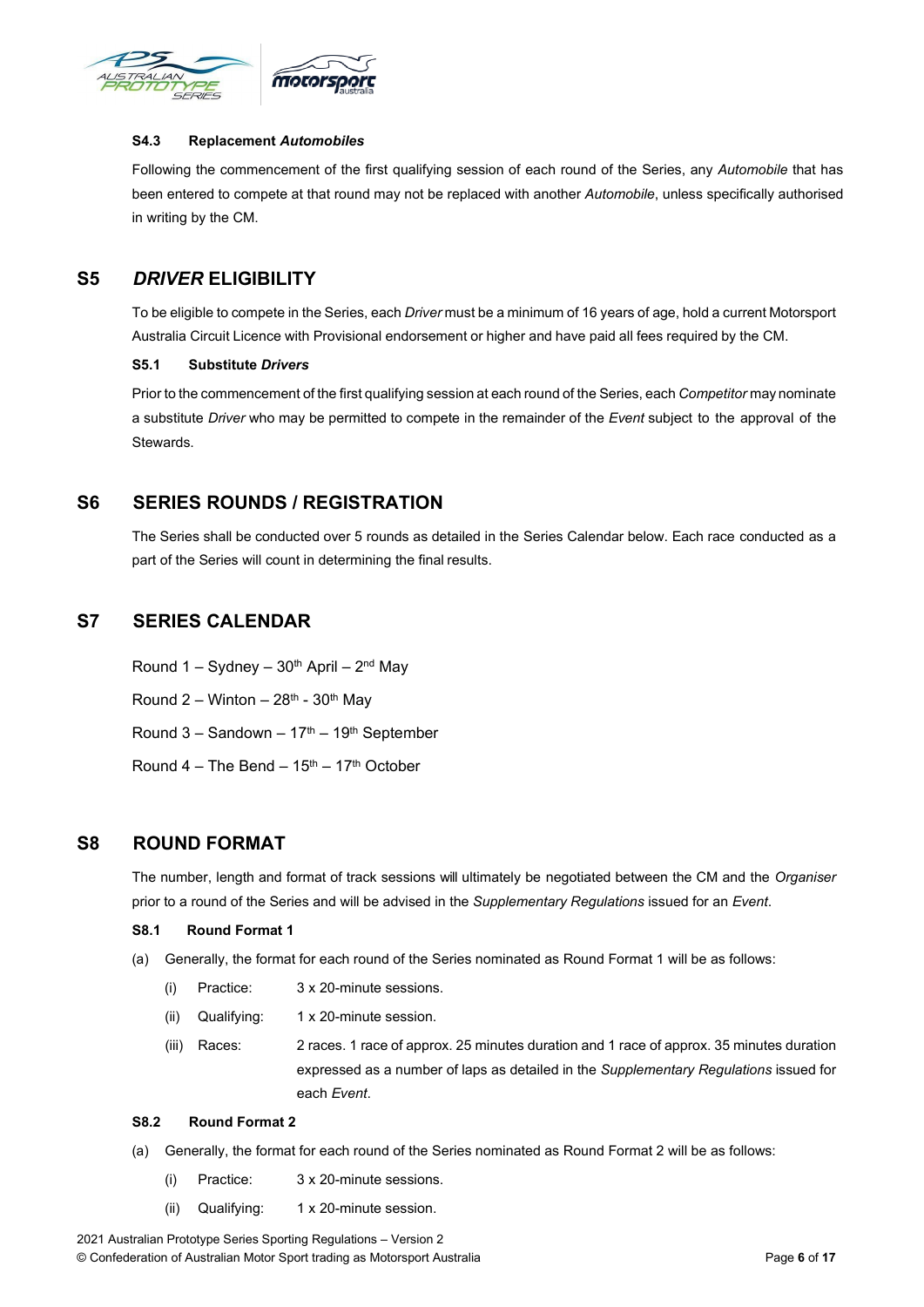



(iii) Races: 3 races. The first 2 races will be of approx. 20 minutes duration expressed as a number of laps and the third race will be of approx. 25 minutes duration expressed as a number of laps as detailed in the *Supplementary Regulations* issued for each *Event*.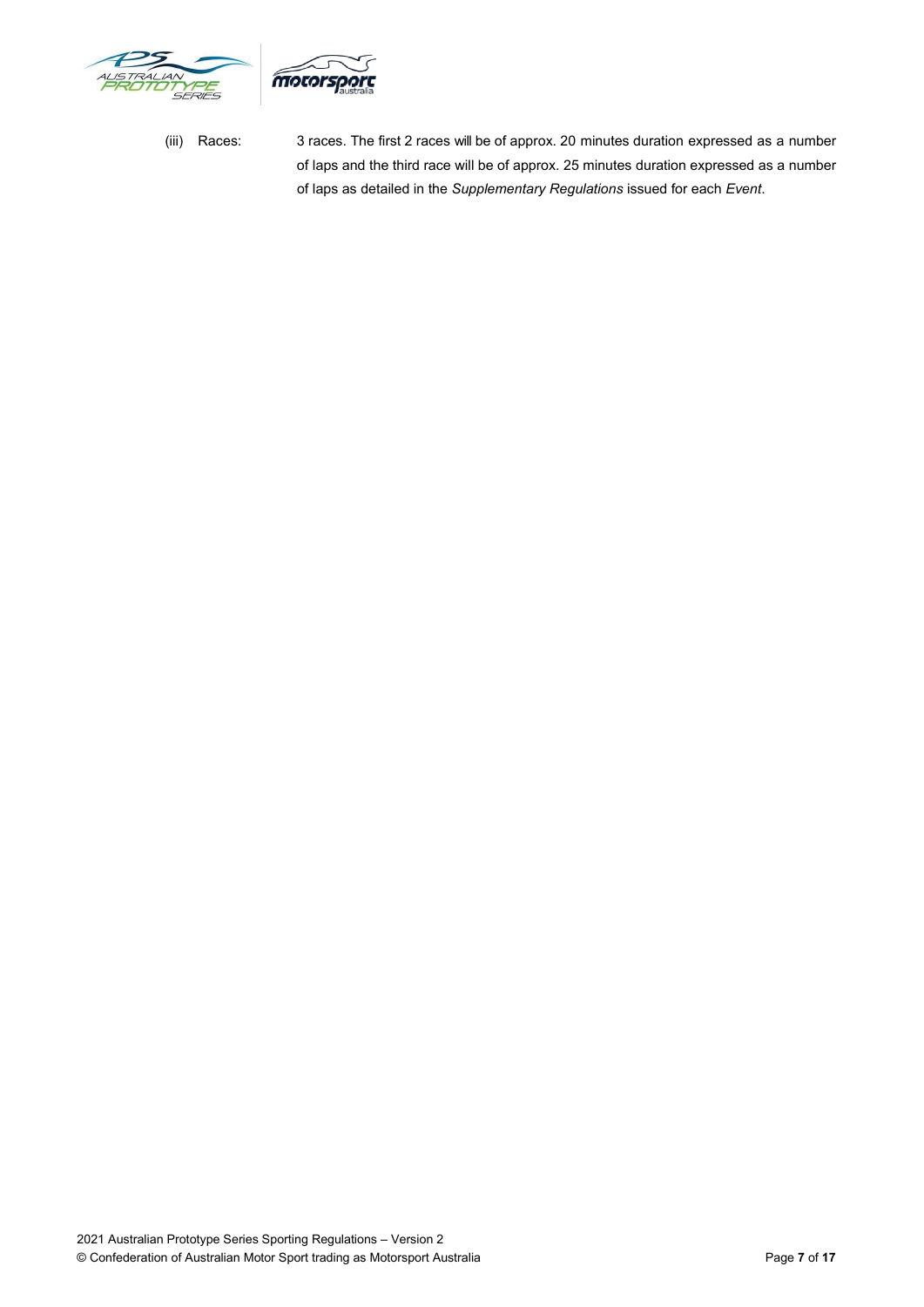

### <span id="page-7-0"></span>**S9 GRID DETERMINATION**

The grid for each race will be determined as detailed in the CRSR – Progressive Grid

## <span id="page-7-1"></span>**S10** *START* **PROCEDURE**

The *Start* procedure for each race will be as detailed in the CRSR – Non-Championship – Standing Start except where a Non-Championship – Rolling Start in accordance with the CRSR is specified in the *Event* regulations.

## <span id="page-7-4"></span><span id="page-7-3"></span><span id="page-7-2"></span>**S11 AWARDS AND POINTSCORE**

#### **S11.1 Prizes and Trophies**

Prizes, trophies and awards will be as determined by the CM and will be advised to each *Competitor*.

#### **S11.2 Driver Classification:**

*Drivers* may be classified as P1 or P2 according to skill and experience, with the classification determined by the CM.

Based on race results and Driver Classification, separate awards may be provided to P2 *Drivers*.

#### <span id="page-7-5"></span>**S11.3 Series Point Score**

- (a) Points will be awarded to each *Driver* based on their finishing position for each race according to the points table published below.
- (b) Race results, points awarded, and the running total of points awarded to each *Driver* for the season to date will be published on the Series official web site.
- (c) Series Points Table

| Round Format 1 (2 races) |                         |                   |  | Round Format 2 (3 races) |                 |                 |                |
|--------------------------|-------------------------|-------------------|--|--------------------------|-----------------|-----------------|----------------|
| <b>Position</b>          | Race 1                  | Race <sub>2</sub> |  | <b>Position</b>          | Race 1          | Race 2          | Race 3         |
| 1                        | 45                      | 60                |  | 1                        | 45              | 60              | 60             |
| $\overline{2}$           | 40                      | 54                |  | $\overline{2}$           | 40              | 54              | 54             |
| $\overline{3}$           | 36                      | 49                |  | 3                        | 36              | 49              | 49             |
| $\overline{4}$           | 33                      | 45                |  | 4                        | 33              | $\overline{45}$ | 45             |
| $\overline{5}$           | 30                      | 41                |  | $\overline{5}$           | $\overline{30}$ | 41              | 41             |
| 6                        | 27                      | 37                |  | 6                        | 27              | 37              | 37             |
| $\overline{7}$           | 24                      | 33                |  | $\overline{7}$           | 24              | 33              | 33             |
| $\overline{8}$           | 21                      | 29                |  | 8                        | 21              | 29              | 29             |
| 9                        | 18                      | 25                |  | 9                        | 18              | 25              | 25             |
| 10                       | $\overline{15}$         | 21                |  | 10                       | 15              | 21              | 21             |
| 11                       | 13                      | 18                |  | 11                       | 13              | $\overline{18}$ | 18             |
| 12                       | 11                      | 15                |  | $\overline{12}$          | 11              | $\overline{15}$ | 15             |
| 13                       | 10                      | 13                |  | $\overline{13}$          | 10              | 13              | 13             |
| 14                       | 9                       | 11                |  | 14                       | 9               | $\overline{11}$ | 11             |
| 15                       | 8                       | 10                |  | $\overline{15}$          | 8               | 10              | 10             |
| 16                       | $\overline{7}$          | 9                 |  | 16                       | $\overline{7}$  | 9               | 9              |
| 17                       | $\overline{6}$          | 8                 |  | 17                       | $\overline{6}$  | $\overline{8}$  | $\overline{8}$ |
| 18                       | 5                       | $\overline{7}$    |  | 18                       | 5               | $\overline{7}$  | $\overline{7}$ |
| 19                       | $\overline{\mathbf{4}}$ | 6                 |  | 19                       | $\overline{4}$  | $6\phantom{1}$  | 6              |
| 20                       | 3                       | $\overline{5}$    |  | 20                       | 3               | $\overline{5}$  | $\overline{5}$ |
| 21                       | $\overline{2}$          | 4                 |  | 21                       | $\overline{c}$  | 4               | 4              |
| 22                       | $\overline{1}$          | 3                 |  | 22                       | $\mathbf{1}$    | 3               | 3              |
| 23                       | $\overline{1}$          | $\overline{2}$    |  | 23                       | $\overline{1}$  | $\overline{2}$  | $\overline{2}$ |
| $\overline{24}$          | $\overline{1}$          | $\overline{1}$    |  | $\overline{24}$          | $\overline{1}$  | $\overline{1}$  | $\overline{1}$ |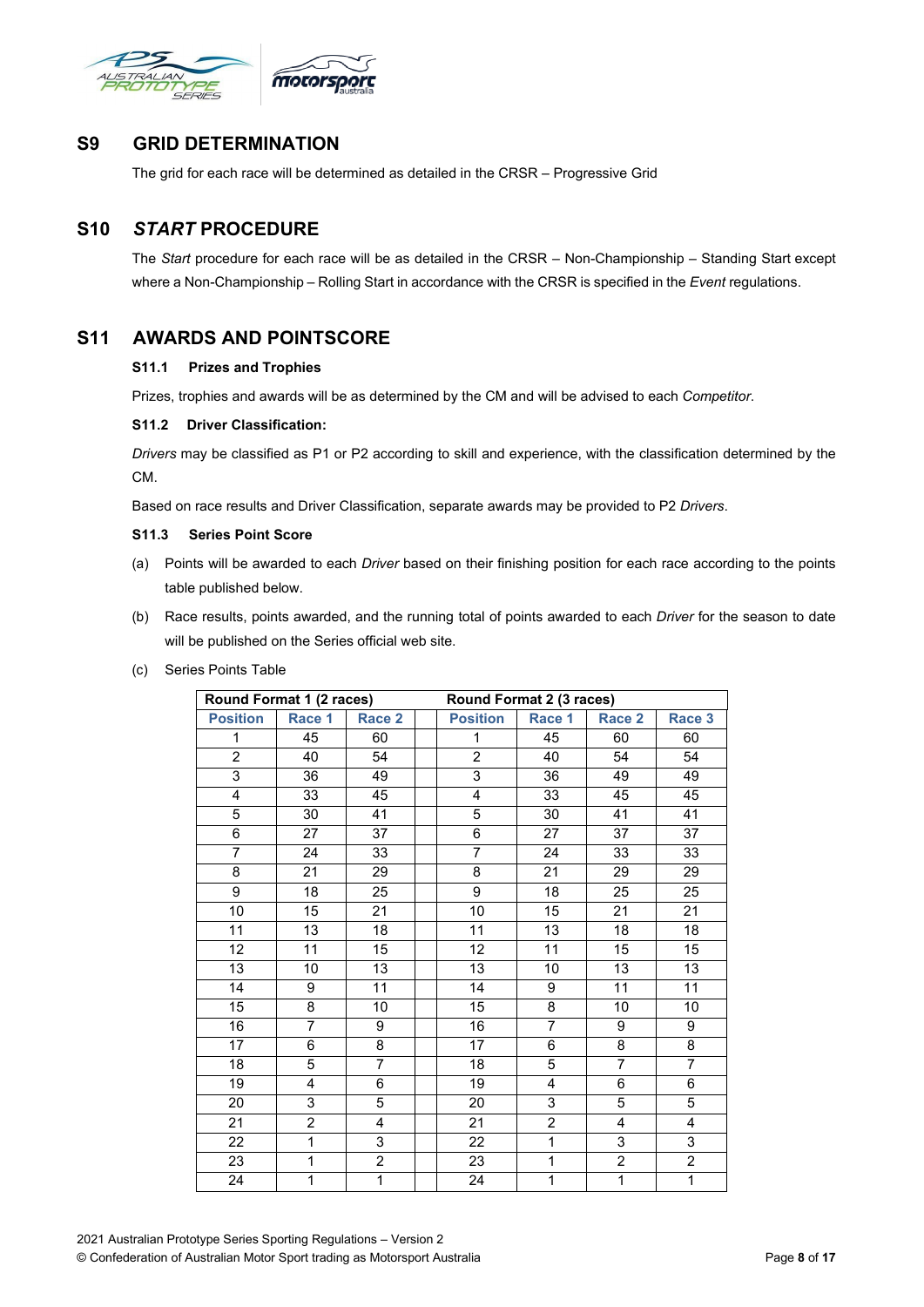

## <span id="page-8-1"></span><span id="page-8-0"></span>**S12** *EVENT* **OPERATIONS**

#### **S12.1 Registration and Entry**

The Series will operate under the Motorsport Australia Series Registration and Entry Process. Series Registration and Entry Forms will be available from the CM with document checking being conducted by the CM prior to the first official track session at each round of the Series.

#### <span id="page-8-2"></span>**S12.2** *Driver* **Briefings**

- (a) Each *Driver* must attend the compulsory Drivers' briefing.
- (b) The time and location of this briefing will be detailed in the *Supplementary Regulations* for the *Event*.
- (c) The attendance sheet must be signed by the *Driver* to confirm attendance.
- (d) Other compulsory briefings may be convened as required and will be advised to each *Competitor* accordingly.

#### <span id="page-8-3"></span>**S12.3** *Parc Fermé*

- (a) Each *Automobile*, including those remaining in pit lane, must proceed directly to the designated *Parc Fermé* area via the most direct route (or as directed by Officials) at the conclusion of qualifying, without returning to pit or paddock areas and without interference from any third party (other than an Official).
- (b) Each Automobile completing each race must proceed directly to the designated *Parc Fermé* area via the most direct route (or as directed by Officials) at the conclusion of the race, without returning to pit or paddock areas and without interference from any third party (other than an Official).
- (c) An *Automobile* may not be removed from *Parc Fermé* except with the express permission of the Chief Scrutineer or their nominee.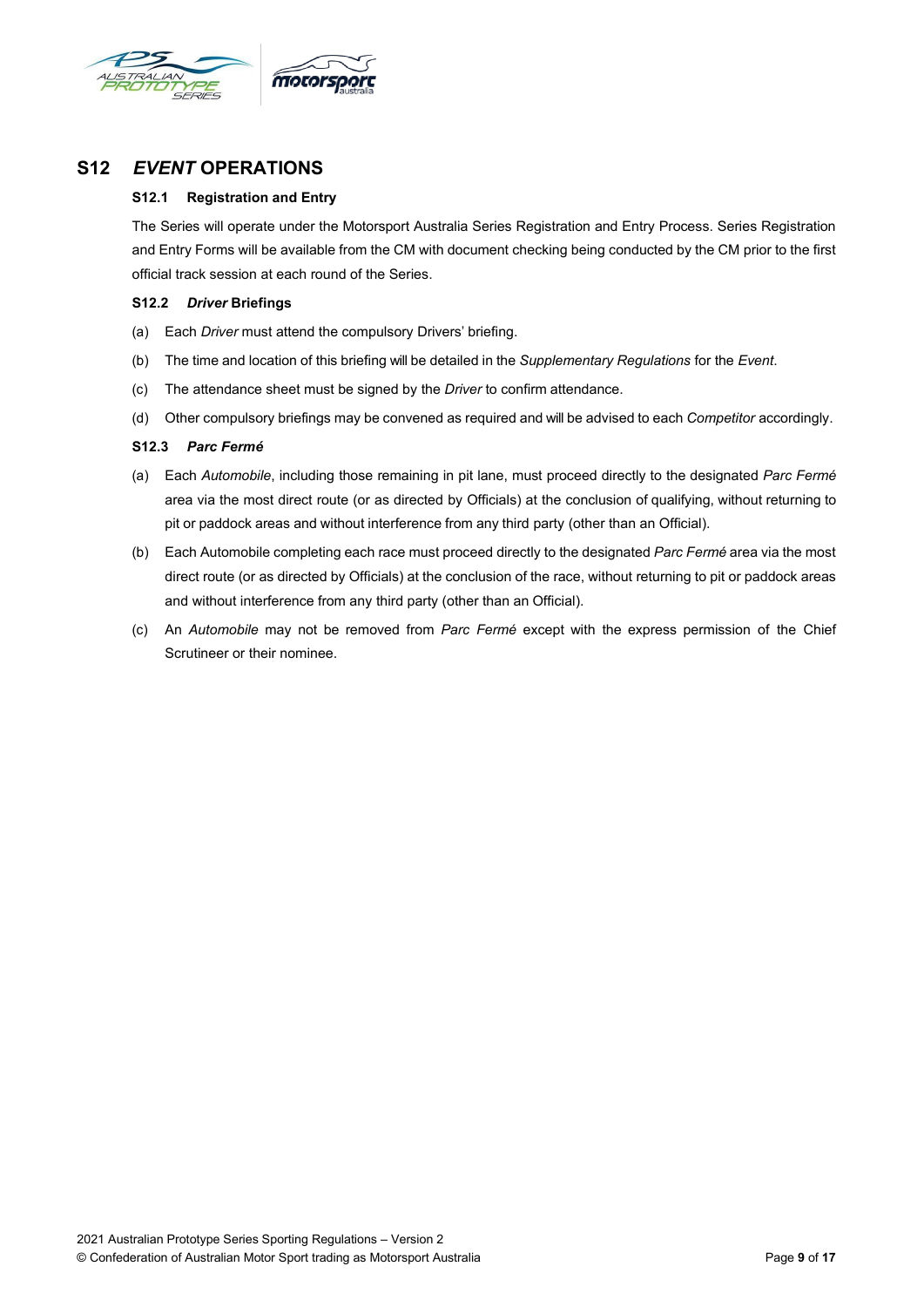<span id="page-9-0"></span>

#### **S12.4 Qualifying**

During qualifying an *Automobile* may not return to its garage or paddock area without the express permission of the Chief Scrutineer or their nominee. If an *Automobile* exits pit lane to its garage or paddock during qualifying it will be prohibited to re-join that session.

#### <span id="page-9-1"></span>**S12.5 Pit Lane**

- (a) Each pit crew member is required to sign a Pit Lane Indemnity Form prior to the first track session and to display identification as and if required by the *Organiser*.
- (b) Each *Competitor* must appoint a Car Controller who will be solely responsible for the stopping of, and the safe release of their *Automobile* at all times whilst the *Automobile* is in pit lane. The Car Controller is prohibited to perform work of any kind on an *Automobile* during a pit stop.

#### **S12.6 Removal of** *Automobiles* **from the** *Circuit*

Following the commencement of the first qualifying session, it is prohibited to remove any *Automobile* from the *Circuit* prior to the completion of the *Event* without the prior express written approval of the Chief Scrutineer or their nominee.

## <span id="page-9-3"></span><span id="page-9-2"></span>**S13 TYRES**

- (a) Unless another brand is approved by the CM, each *Automobile* must only be fitted with a Hankook brand tyre.
- (b) Unless stated otherwise in the *Supplementary Regulations*, or unless permission is granted by the CM, a maximum of 4 dry tyres (2 front & 2 rear) must be marked for each *Automobile* for each round of the Series.
- (c) With the exception of treaded tyres used on a damp or wet track, marked tyres are the only tyres permitted to be used on an *Automobile* during any qualifying session or race at that round. The penalty for using unmarked tyres will be *Disqualification* from the results of the qualifying or race in which the unmarked tyre/s were last used.
- (d) Each *Competitor* must present each tyre as intended to be used to the Chief Scrutineer or their nominee for marking at the front of their respective garage/paddock bay a minimum of 1 hour prior to the commencement of the qualifying session.
- (e) Each *Competitor* is responsible for ensuring that each tyre as intended to be used is marked or re- marked as appropriate or the *Automobile* may be prohibited to compete. If any tyre is not marked for any reason or the markings become illegible, the *Competitor* must notify the CM or the Chief Scrutineer or their nominee immediately so that the tyre/s may be marked.
- (f) A replacement tyre/s will only be permitted if the Chief Scrutineer or their nominee is satisfied that due to exceptional circumstances, the tyre/s in question are damaged or can no longer be used due to safety reasons. The Chief Scrutineer or their nominee shall ensure that any replacement tyre is of the same or similar specification to the tyre being replaced.
- (g) Each replacement tyre must be marked by the Chief Scrutineer or their nominee before use.
- (h) If a *Competitor* is permitted to replace a marked tyre/s with a used tyre/s of similar condition the following penalties will apply to the *Automobile* concerned:
	- (i) 1 tyre only replaced no penalty.
	- (ii) More than 1 tyre replaced loss of 2 grid positions for each additional tyre (more than one) at its next race at that round of the Series.
- (i) If a suitable used tyre is not available and a *Competitor* is permitted to replace a marked tyre/s with a new tyre/s, the following penalties will apply to the *Automobile* concerned: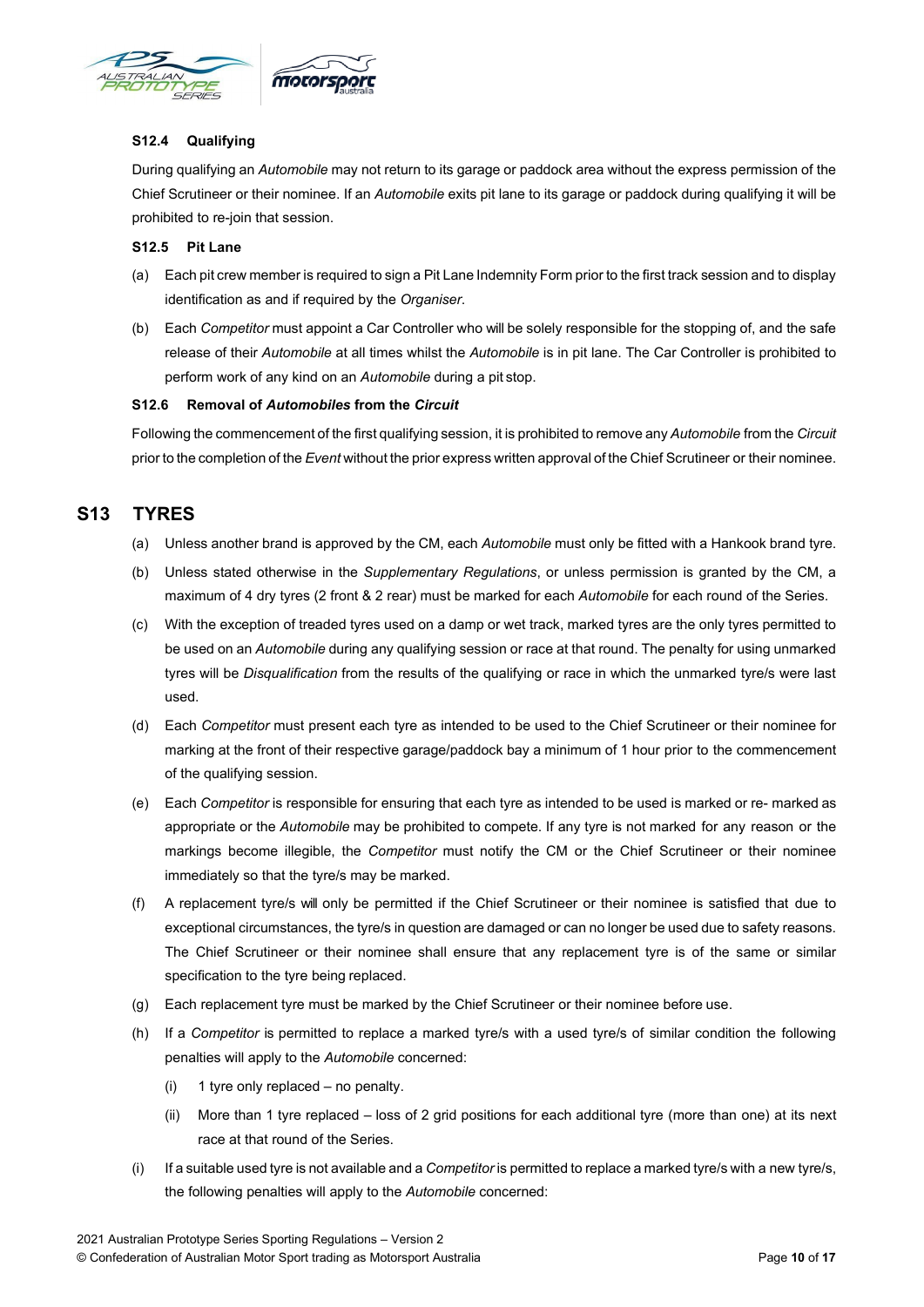

- (i) 1 tyre only replaced start that race from the rear of the grid.
- (ii) More than 1 tyre replaced start that race from the rear of the grid and 5 seconds added to the race time for each additional tyre (more than one). For example, using 4 new replacement tyres would result in a penalty of rear of grid and 15 seconds added to the race time.
- (iii) Where a rear of grid penalty cannot be applied 0.5 seconds per lap completed for eachtyre replaced added to the race time.
- (i) The use of any tyre heating, heat retention device or chemical treatment is prohibited.
- (k) The quantity of wet tyres permitted is free.

**Please note:** The Chief Scrutineer will be sole arbiter with regard to the interpretation andapplication of these tyre regulations. Any decision made by the Chief Scrutineer or their nominee in this regard will not be subject of any protest or appeal.

## <span id="page-10-0"></span>**S14 FUEL**

- (a) Each *Automobile* must only use "pump fuel" as defined in Technical Appendix Schedule G of the *Motorsport Australia Manual*.
- (b) Where a fuel supplier is nominated by the CM for a round, only fuel from that supplier may be used at that round.
- (c) No other substance may be added to the specified fuel.
- (d) With the exception of ambient atmospheric air and the specified control fuel, no other substance may be added to the intake charge of the engine.
- (e) Prior to the commencement of qualifying at each round of the Series, each *Competitor* must ensure that any trace evidence of non-approved fuel is removed from their *Automobile*.
- (f) A fuel sample may be taken from an *Automobile* at any time for testing.
- (g) Each *Competitor* is responsible for a fuel sample being able to be obtained safely and promptly upon request by the CM or the Chief Scrutineer or their nominee.
- (h) Any fuel sampled will be compared with the specified fuel and that provided by the nominated fuel supplier.
- (i) A specification analysis and distribution details will be available on request from the CM.
- (j) The amount of fuel that can be stored in any garage/carport/paddock bay will be advised in the *Supplementary Regulations* issued for an *Event*.
- (k) The penalty for using non-specified fuel or fuel from other than a nominated supplier will be *Disqualification* from the results of all qualifying and races in the round where the fuel was used.

### <span id="page-10-1"></span>**S15 REFUELLING AND DEFUELLING**

- (a) All refuelling and defuelling must be carried out in the pit garage or the paddock area and must conform to the following requirements:
	- (i) The *Automobile's* engine must be switched off; and
	- (ii) All refuelling and defuelling must be performed in accordance with relevant OH&S laws, regulations and compliance codes; and
	- (iii) The crew member/s involved in the operation must be attired to the same standard required for the *Driver*, as detailed in Technical Appendix - Schedule D of the *Motorsport Australia Manual*; and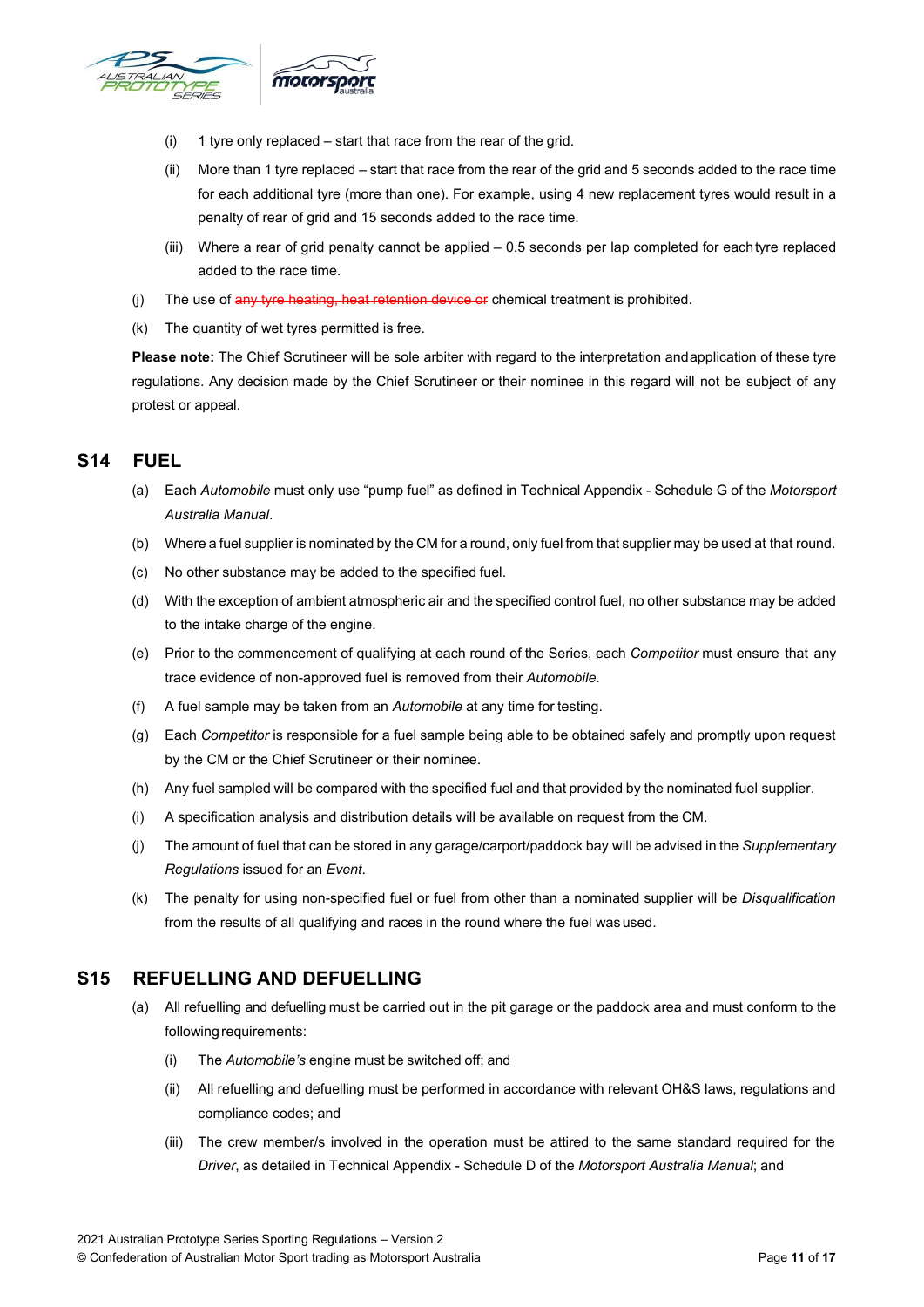

- (iv) at least 1 x 4.5 kg dry chemical fire extinguisher, complying with current Australian Standards and showing a current inspection certificate, must be available for use in an emergency; and
- (v) During any draining or refuelling procedure, the *Automobile* and any vessel where fuel is being transferred must be earthed to a suitable earth point; and
- (vi) Any personnel handling fuel must discharge themselves of static electricity prior to participating in any refuelling or fuel transferring procedures; and
- (vii) Any mobile phone must be switched off in the immediate vicinity of the draining or refuelling procedure; and
- (viii) Any device and substance which changes the temperature of the fuel from the ambient air temperature is prohibited. All fuel being placed in the *Automobile* must be done so at ambient temperature; and
- (ix) For the duration of any refuelling or defueling operation within a garage or carport, all non- essential personnel such as sponsors, families or any other guest must vacate the garage/carport area until the operation is complete.

## <span id="page-11-0"></span>**S16 TYRE WARMING DEVICES**

- (a) The utilisation of any device to warm a tyre/s is permitted during a practice session and qualifying session but not a race, provided that the tyre is not warmed by the device to a temperature that is higher than the maximum operating temperature that is recommended by the tyre manufacturer.
- (b) The use of any tyre warming device in pit lane is prohibited.

## <span id="page-11-1"></span>**S17** *SEALS*

- (a) Each *Competitor* must drill holes to enable fitment of a *Seal/s* in any component as instructed by the CM.
- (b) Only the CM may approve the removal of any *Seal*.

### <span id="page-11-2"></span>**S18 PERFORMANCE PARITY**

- (a) The Series seeks to create performance parity by requiring that performance limitations are implemented on *Automobiles*.
- (b) A Balance of Performance (BoP) Sheet, subject to the approval of *Motorsport Australia*, will be maintained for each *Automobile* and *Driver* combination that participates in the Series, and will be published by *Motorsport Australia* prior to the commencement of each round of the Series.
- (c) The BoP Sheet will detail the performance parameters for each such *Automobile*.
- (d) The BoP Sheet may be amended by the CM, subject to the approval of *Motorsport Australia*. Any resulting amendments will be published by *Motorsport Australia* and advised to each *Competitor* by the CM and will take effect from the date as shown on the BoP Sheet.
- (e) At all times during a round of the Series, each *Automobile* must comply with all provisions of the current BoP Sheet.
- (f) The penalty for non-compliance with the current BoP Sheet may include: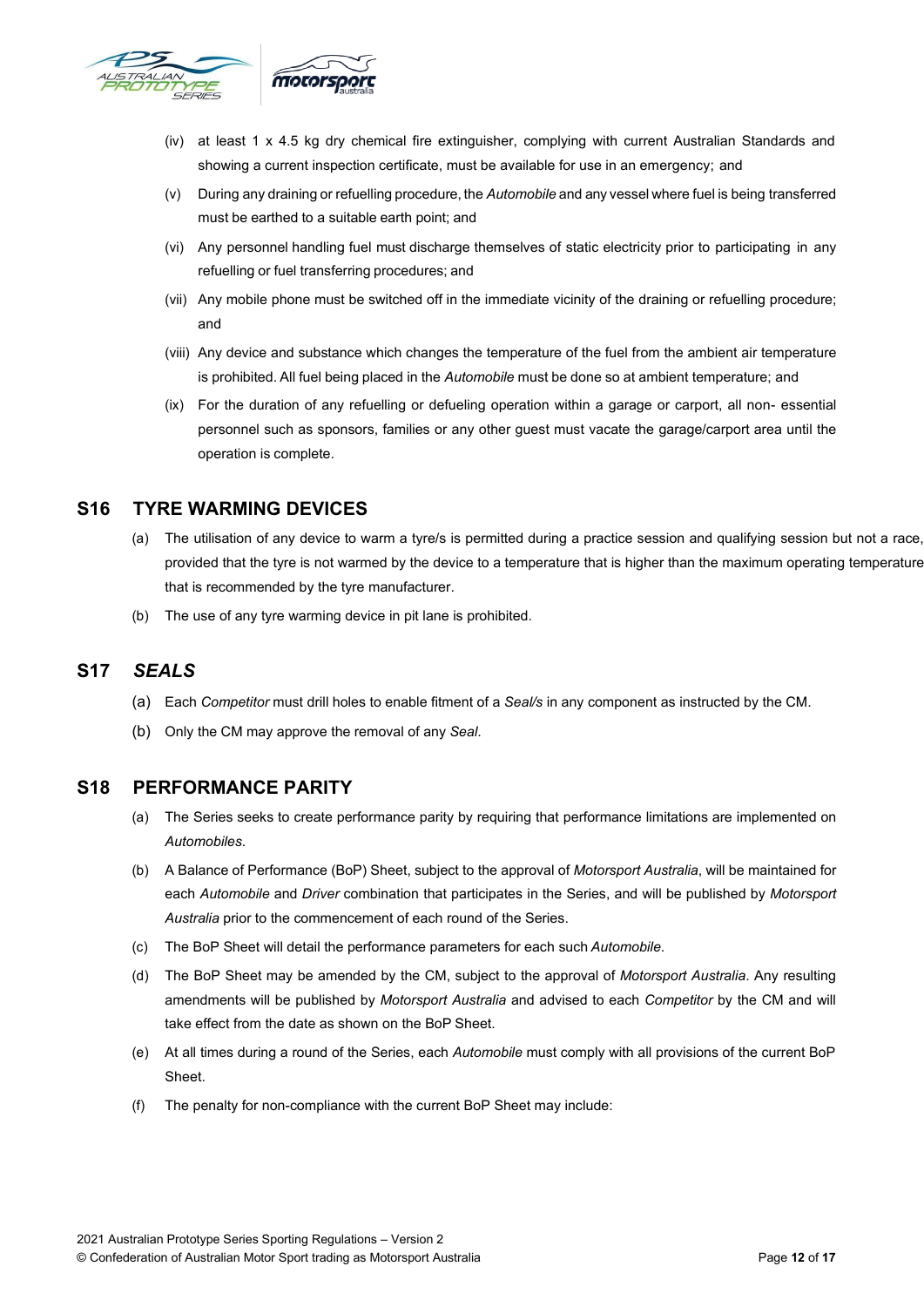

- (i) During a qualifying session *Disqualification* from the qualifying session and start the next race from the rear of the grid.
- (ii) During a race *Disqualification* from the results of that race and start the next race from the rear of the grid.

## <span id="page-12-0"></span>**S19 VIDEO CAMERA & RECORDING DEVICE**

- (a) Each *Automobile* must be fitted with a camera system for judicial purposes.
- (b) This camera system must consist of a fully operational digital video camera and recording device and any associated camera equipment to ensure the full functionality and recording capability of the camera in each practice, qualifying and racing session at each round.
- (c) The camera system must be supplied by the *Competitor* and authorised by the CM.
- (d) The camera and its associated equipment must be installed in the *Automobile* with the camera pointed in a forward direction with a field of vision sufficiently wide to record clearly, and without obstruction at all times, the *Driver's* view of the *Track* ahead.
- (e) The *Competitor* will be required to ensure that the camera is switched on and functioning in the correct manner prior to the *Automobile* entering the *Track* for each practice, qualifying and racing session and remain operational for the entirety of each session.
- (f) Access to the camera must be provided to technicians appointed by the CM at any time upon request.
- (g) No person other than authorised personnel may interfere with the camera, other than to remove and replace the Secure Digital Memory (SD) card.
- (h) When requested, a *Competitor* must immediately provide the SD card from their *Automobile* to the Clerk of the Course or Stewards upon request.
- (i) Each video file recorded on the camera must be viewable on a standard video player or computer using Windows Media Player or VLC software.
- (j) Each camera SD card must be clearly marked with the competition number of the *Automobile* to which it is installed.
- (k) The SD card must remain available in the camera for 30 minutes after each *Track* session.
- (l) The images stored on an SD card are prohibited to be deleted/cleared until after the completion of each round and only with the written approval of the CA.
- (m) Each *Competitor* must have a spare SD card available for each of their *Automobiles* to ensure no images are lost and for instances where the original SD card may be required for examination by the Clerk of Course and/or Stewards.
- (n) Any error, action, omission or failure which causes a loss of, or failure to produce, any video image will be investigated and may be referred to the Stewards.
- (o) Cameras other than the judicial camera may be fitted to an automobile.
- (p) The installation of each camera system must be approved by the Chief Scrutineer or their nominee.
- (q) Footage from any camera may be used by the *Competitor* for non-commercial purposes only and must not be transferred, sold or given to any party not having executed the media rights and usage agreement with the CM or their designated production company.
- (r) Real time or live posting of any recorded material is prohibited.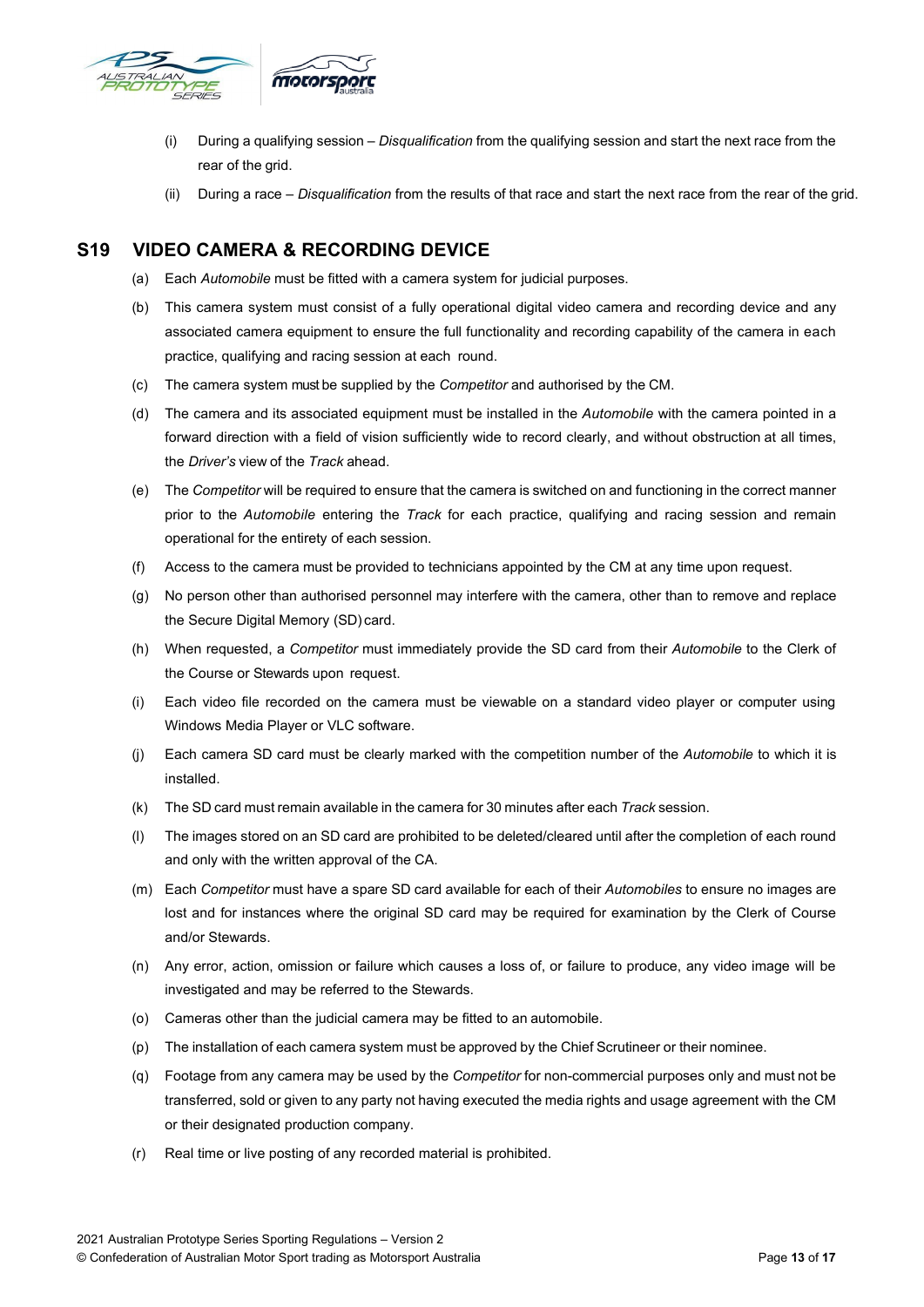

(s) Failure to comply with any of the above regulations regarding cameras or any error, action, omission or failure which causes a loss of, or failure to produce, any video image will be investigated and may be referred to the Stewards.

## <span id="page-13-0"></span>**S20 RAIN LIGHT**

- (a) The fitment of a rain light, as per Technical Appendix Schedule C of the *Motorsport Australia Manual*, on each *Automobile* is mandatory.
- (b) The rain light must be illuminated at all times whilst the *Automobile* is fitted with wet weather tyres and is being driven on the *Track* or as otherwise directed by Race Control.

## <span id="page-13-1"></span>**S21 DATA LOGGERS**

- (a) Each *Automobile* must be fitted with a data logger at all times during each round of the Series.
- (b) Each data logger must remain fully operational to record the engine RPM, *Automobile* speed, boost pressure for a forced induction engine and any other parameter that forms a performance measure of the homologation documentation of the *Automobile* for the duration of each practice session, qualifying session and race.
- (c) Access to the logged data recorded by the data logger must be provided to the CM or the Chief Scrutineer or their nominee at any time upon request.
- (d) The Chief Scrutineer is the sole arbiter with regard to the interpretation of any data and will report any noncompliance to the Stewards for the determination of eligibility of an *Automobile*.
- (e) The *Competitor* must supply the ECU from their *Automobile* to the CM or the Chief Scrutineer or their nominee at any time upon request.
- (f) Failure to comply with any of the above regulations regarding data loggers will result in referral to the Stewards.
- (g) A register of data collection including the time and date collected and any irregularity found will be kept by the CA and countersigned by the *Competitor*.

## <span id="page-13-2"></span>**S22 AUTOMATIC TIMING TRANSMITTER**

At all times during each *Track* session an *Automobile* must have the correct fully charged timing transmitter fitted and operating.

## <span id="page-13-3"></span>**S23** *AUTOMOBILE* **MARKINGS**

- (a) In addition to the requirements detailed below, each *Automobile* must comply with Technical Appendix Schedule Kof the *Motorsport Australia Manual*.
- (b) Each *Automobile* must provide space and/or display the following Series markings,appropriately attached and positioned as detailed below, at all times during each round of the Series:
	- (i) A space 220 mm wide x 400 mm high between the rear edge of the front wheel arch andthe leading edge of the rear wheel on each side.
	- (ii) An Australian Prototype Series decal on the end plates of the rear spoiler, or side ofthe *Automobile* toward the rear of the *Automobile*.
	- (iii) A space 400 mm wide x 450 mm high between the front wheel and the front of the *Automobile* or on the nose section of the *Automobile* for the Series Sponsor.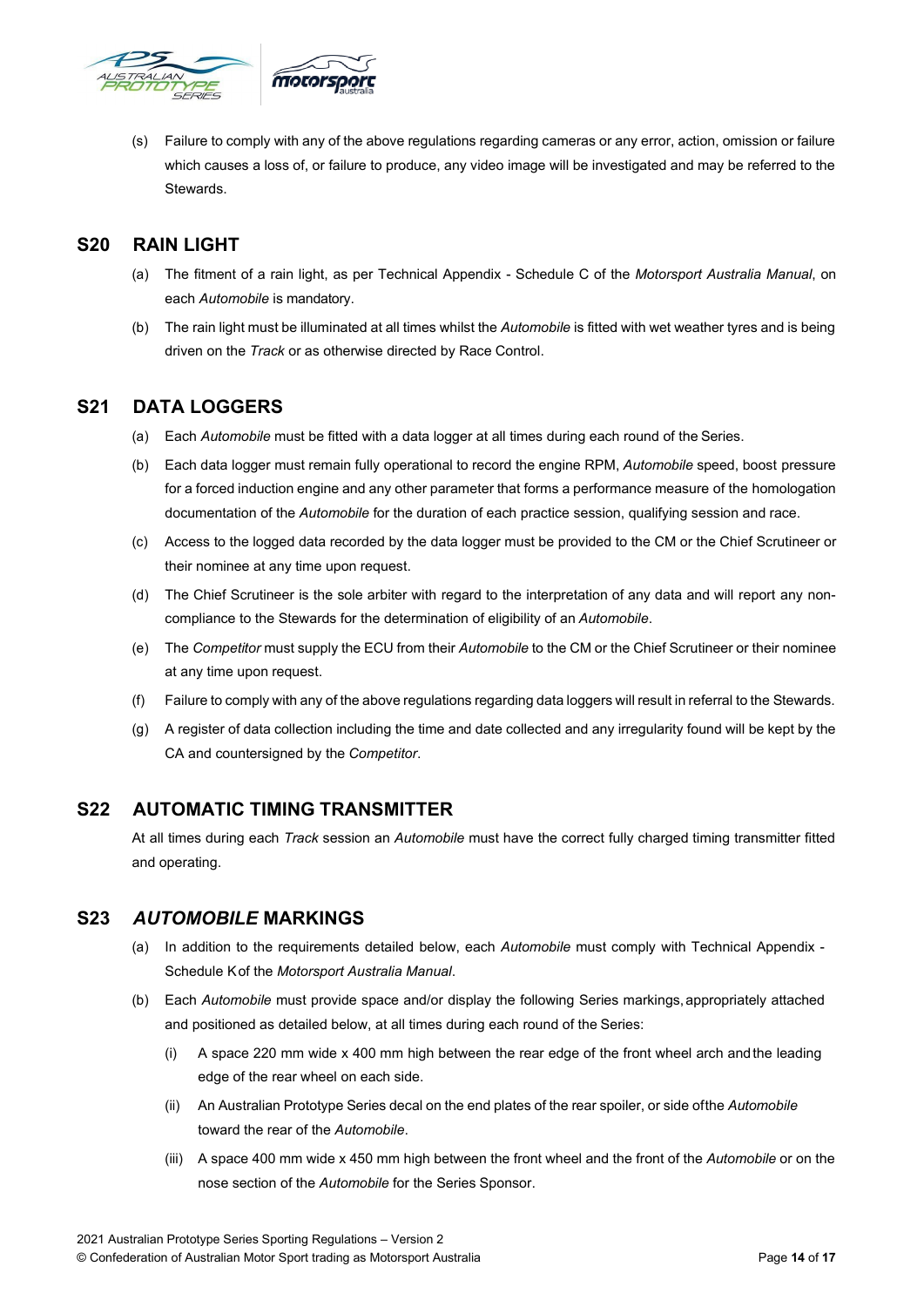

## <span id="page-14-0"></span>**S24 CONDUCT OF** *COMPETITORS***,** *DRIVERS***, CREWS AND GUESTS**

*Participants* (includes all crew members and guests) must be aware that comments made on the internet (including websites, Twitter, Facebook or others) will be considered public comment. Any comments which are deemed improper, bring the category and/or *Event* into disrepute, or are threatening, abusive, indecent or insulting may lead to disciplinary action. Comments which are personal in nature or could be construed as offensive, use foul language or contain direct or indirect threats aimed at the *Organiser* and/or other *Participants* are likely to be considered improper.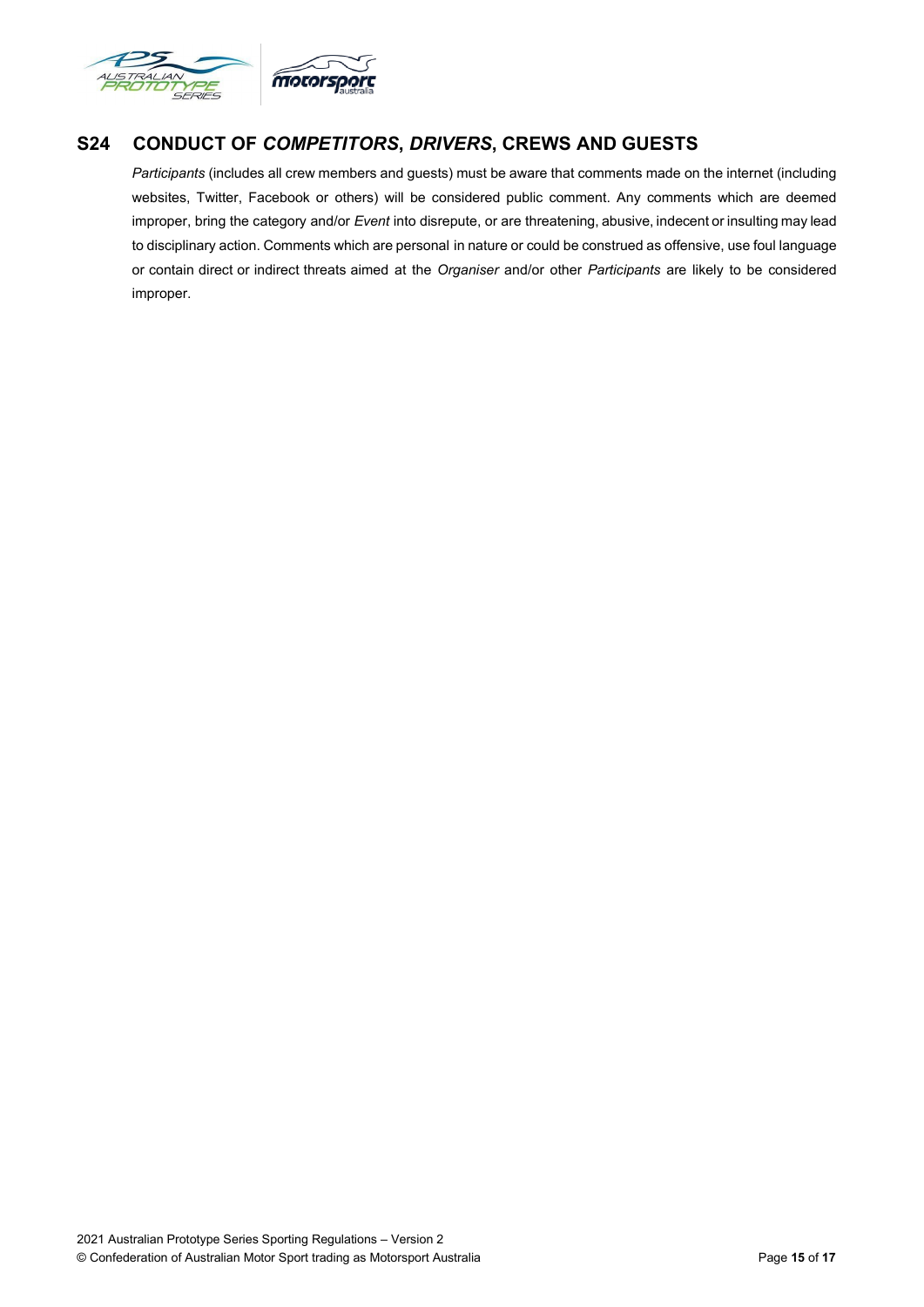

## **ATTACHMENT 1**

#### **GROUP 6SR REGULATIONS AMENDMENTS**

<span id="page-15-1"></span><span id="page-15-0"></span>For the Series only, the following are permitted amendments to the Motorsport Australia Manual, Specifications of Automobiles, 6<sup>th</sup> Category – Other Vehicles, Group 6SR – Sports Racer.

#### **1. Replace Article 2.1 with the following:**

2.1 CONSTRUCTION:

The basic design of the *Automobile* may consist of either:

- (a) *Space Frame Chassis* made from ferrous material; or
- (b) Aluminium *Monocoque*; or
- (c) Carbon fibre *Monocoque*; or
- (d) A combination of the above.

to which the engine, front suspension, drivetrain and *Bodywork* are attached.

Stress-bearing panels may be attached to a ferrous spaceframe but need not be of ferrous material.

#### **2. Replace the table in Article 5.1(a) with the following:**

| <b>Engine</b> | <b>Model</b>        | <b>Years of Manufacture</b> | <b>Maximum Engine</b><br><b>Rotational Speed (rpm)</b> |
|---------------|---------------------|-----------------------------|--------------------------------------------------------|
| Kawasaki      | ZX10R               | $2004$ - current            |                                                        |
| Kawasaki      | ZX14 & ZX14R        | 2001 - current              |                                                        |
| Suzuki        | Hayabusa            | 2003 - current              |                                                        |
| Suzuki        | GSXR 1000           | 2001 - current              |                                                        |
| Honda         | CBR1000RR           | $2004 - current$            | Refer to the                                           |
| <b>BMW</b>    | S1000RR             | 2009 - current              |                                                        |
| Yamaha        | YZFR1               | 1998 - current              | Series BoP Sheet                                       |
| Aprilia       | RSV4                | 2009 - current              |                                                        |
| MV Augusta    | F4                  | $2006$ - current            |                                                        |
| <b>KTM</b>    | 1190 RC8            | 2008 - current              |                                                        |
| KTM           | 1290 Super Duke R   | $2014$ - current            |                                                        |
| Triumph       | <b>Speed Triple</b> | 1994 - current              |                                                        |